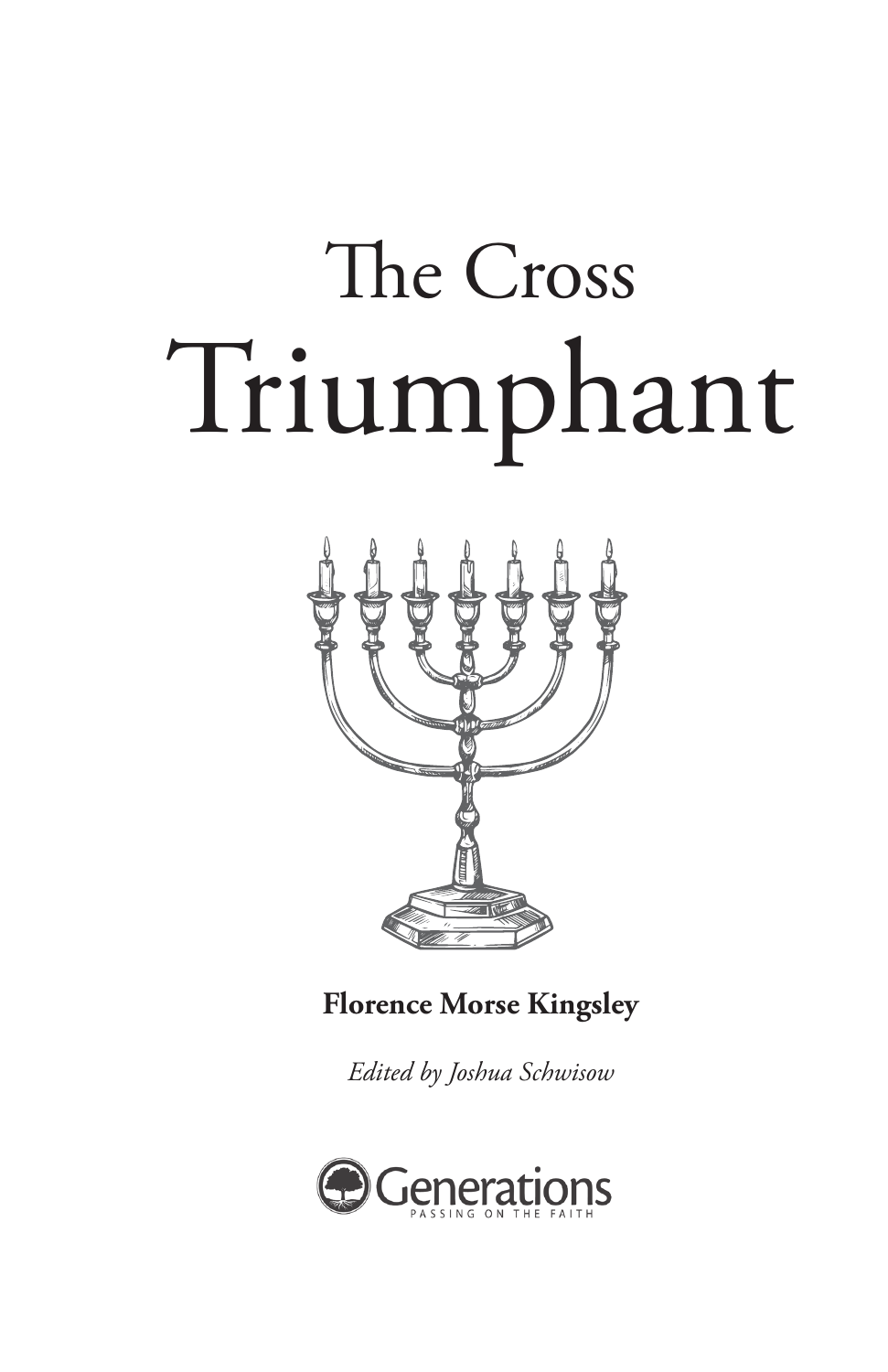Copyright © 2022 by Generations originally published in 1898.

All rights reserved. Printed in the United States of America.

ISBN: 978-1-954745-34-6

Production Management: Joshua Schwisow Interior Layout Design: Zane McMinn, Bethany Carpenter Cover Design: Justin Turley

**Generations** 19039 Plaza Dr. Ste. 210 Parker, Colorado 80134 *www.generations.org*

For more information on this and other titles from Generations, visit *www.generations.org* or call *888-389-9080*.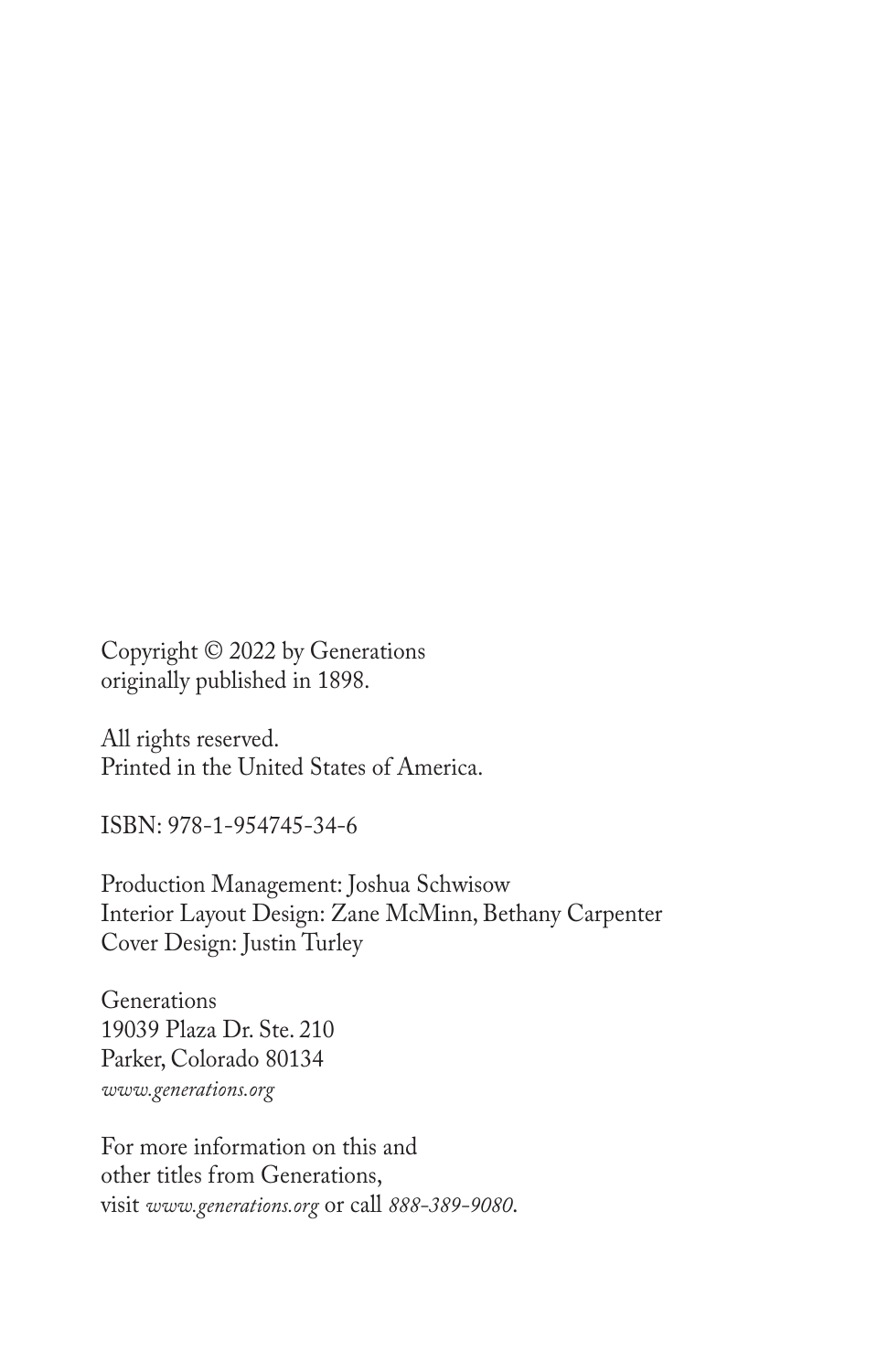## Contents

| Chapter 16: With the Chiefs of the Nation  125 |  |
|------------------------------------------------|--|
|                                                |  |
| Chapter 18: A Ruler of Jerusalem  142          |  |
| Chapter 19: A Daughter of the Herods 152       |  |
|                                                |  |
|                                                |  |
|                                                |  |
|                                                |  |
| Chapter 24: The Last High Priest  197          |  |
| Chapter 25: The Shopkeeper of the Agra  203    |  |
|                                                |  |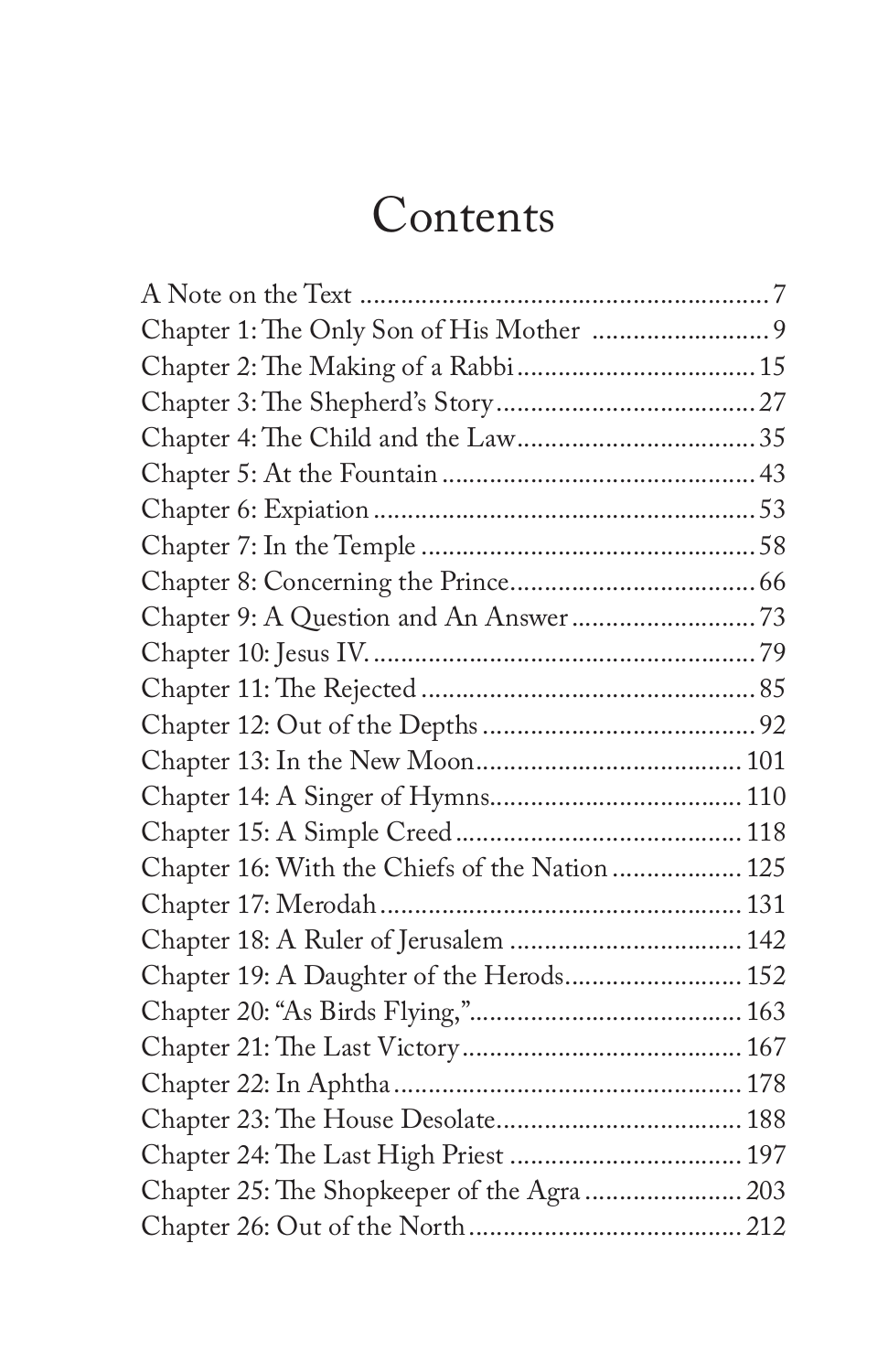| Chapter 33: A Meeting of the Sanhedrim 270 |  |
|--------------------------------------------|--|
|                                            |  |
| Chapter 35: A More Excellent Way  286      |  |
|                                            |  |
|                                            |  |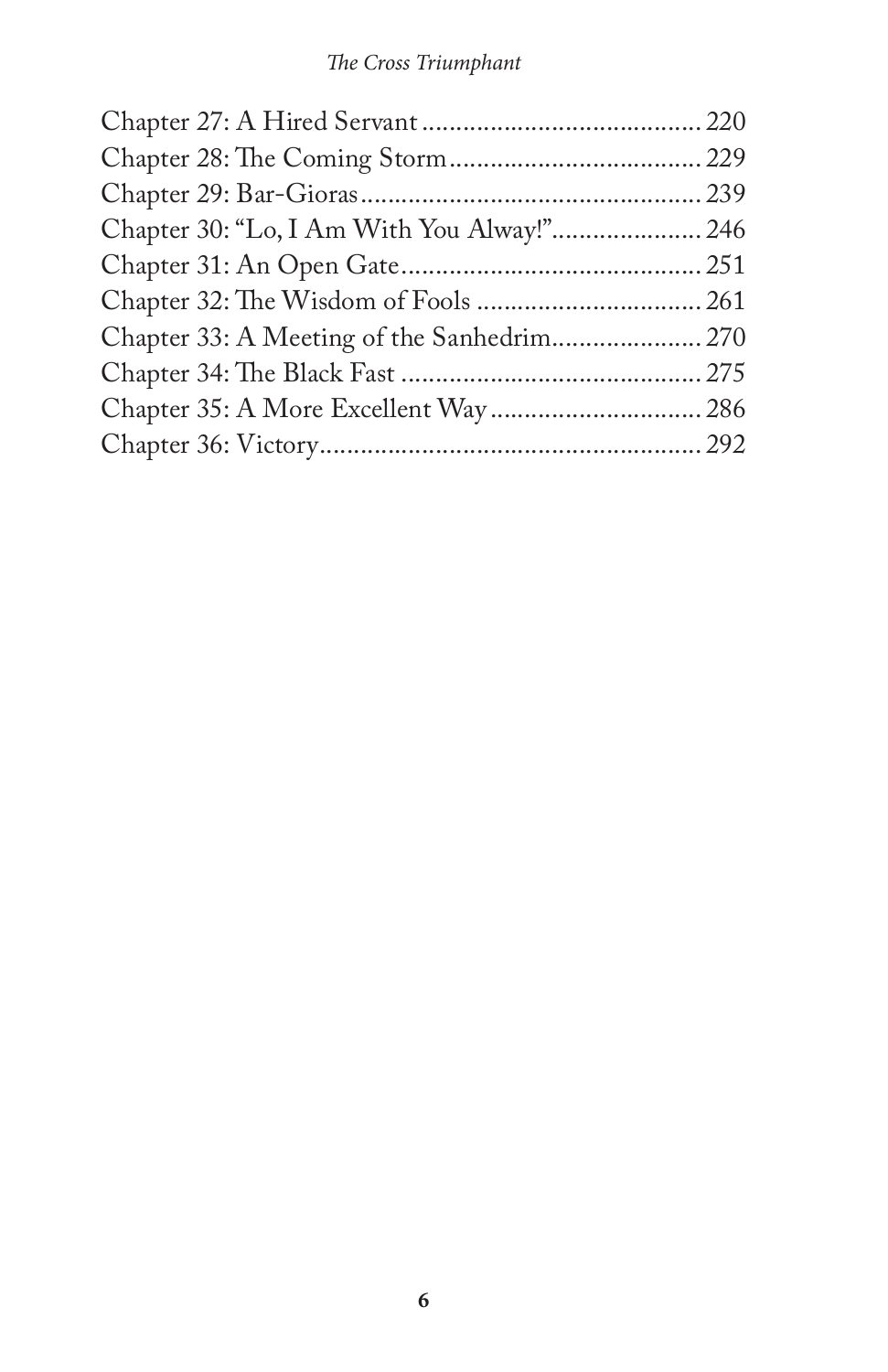### **A NOTE ON THE TEXT**

*The Cross Triumphant* was first published in 1898. It was Kingsley's third book in the "Comrade of the Cross" series following *Titus: A Comrade of the Cross* and *Stephen: A Soldier of the Cross*. In this particular book, Kingsley fictionally recounts the historical events surrounding the fall of Jerusalem in AD 70.

In this edition, we have made a few different changes to make *The Cross Triumphant* more readable. Archaic pronoun forms have been updated to modern English. Occasionally, difficult phrases have been rendered into modern English. And, in some cases, a word has been updated to a modern equivalent. Outside of these changes, the text remains the same as the original 1898 edition.

- Editor Joshua Schwisow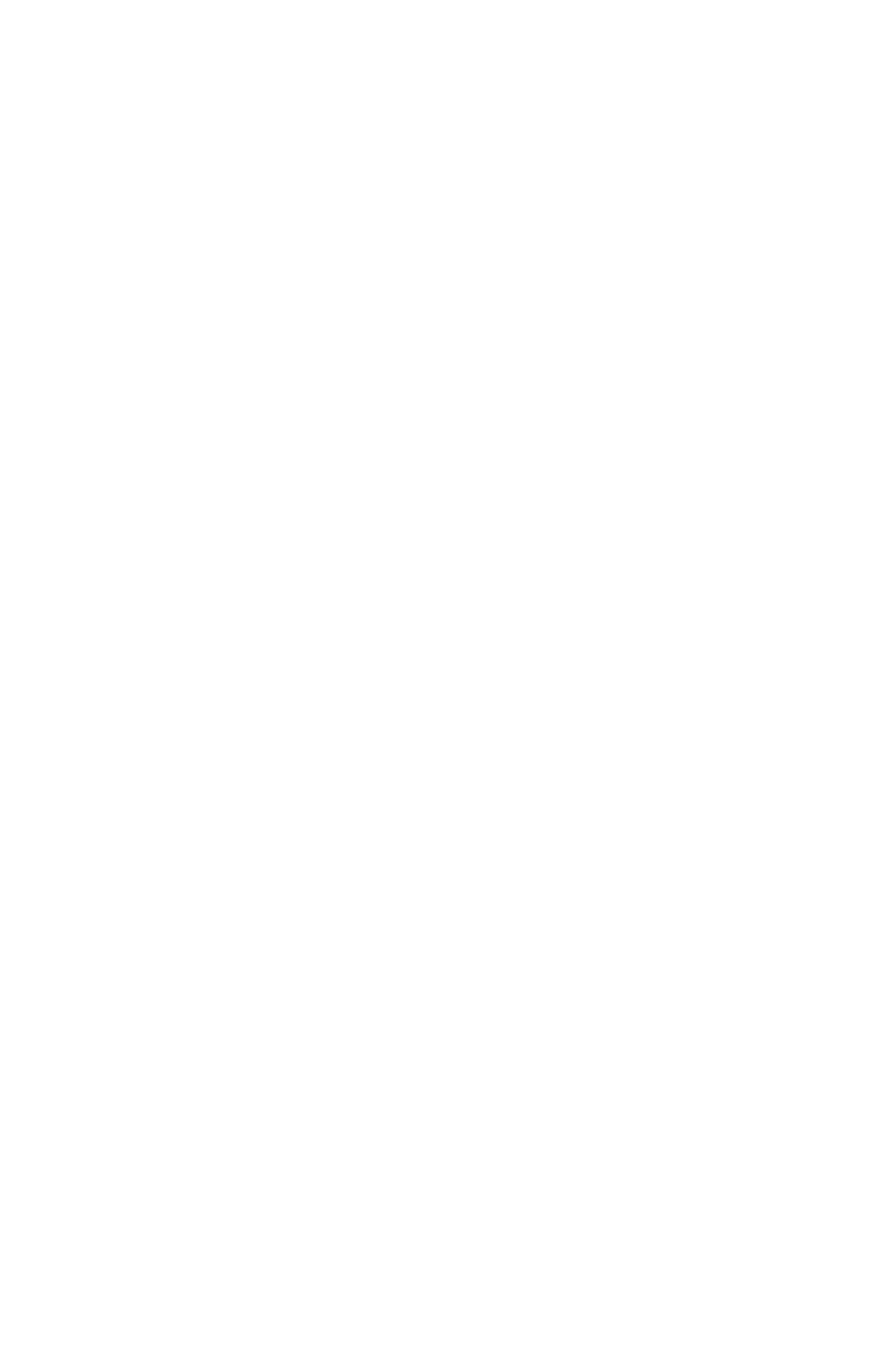#### CHAPTER 1

# **THE ONLY SON OF HIS MOTHER**



J esus, a carpenter of Galilee, who also was called the Christ by certain Jews who followed him, had been dead a full seventeen years, and already put out of mind and forgotten by many who had both seen him and heard him speak, when a man-child was born in the little mountain village of Aphtha. Many months before the child opened his eyes in the cold gray of a winter dawn his father had closed his forever. They laid him, swathed hand and foot in spiced linen, in a narrow niche cut deep in the rocky hillside.

His young widow lived on alone in a tiny cottage on the opposite side of the valley. From her doorway she could see the great stone which lay across the narrower doorway. She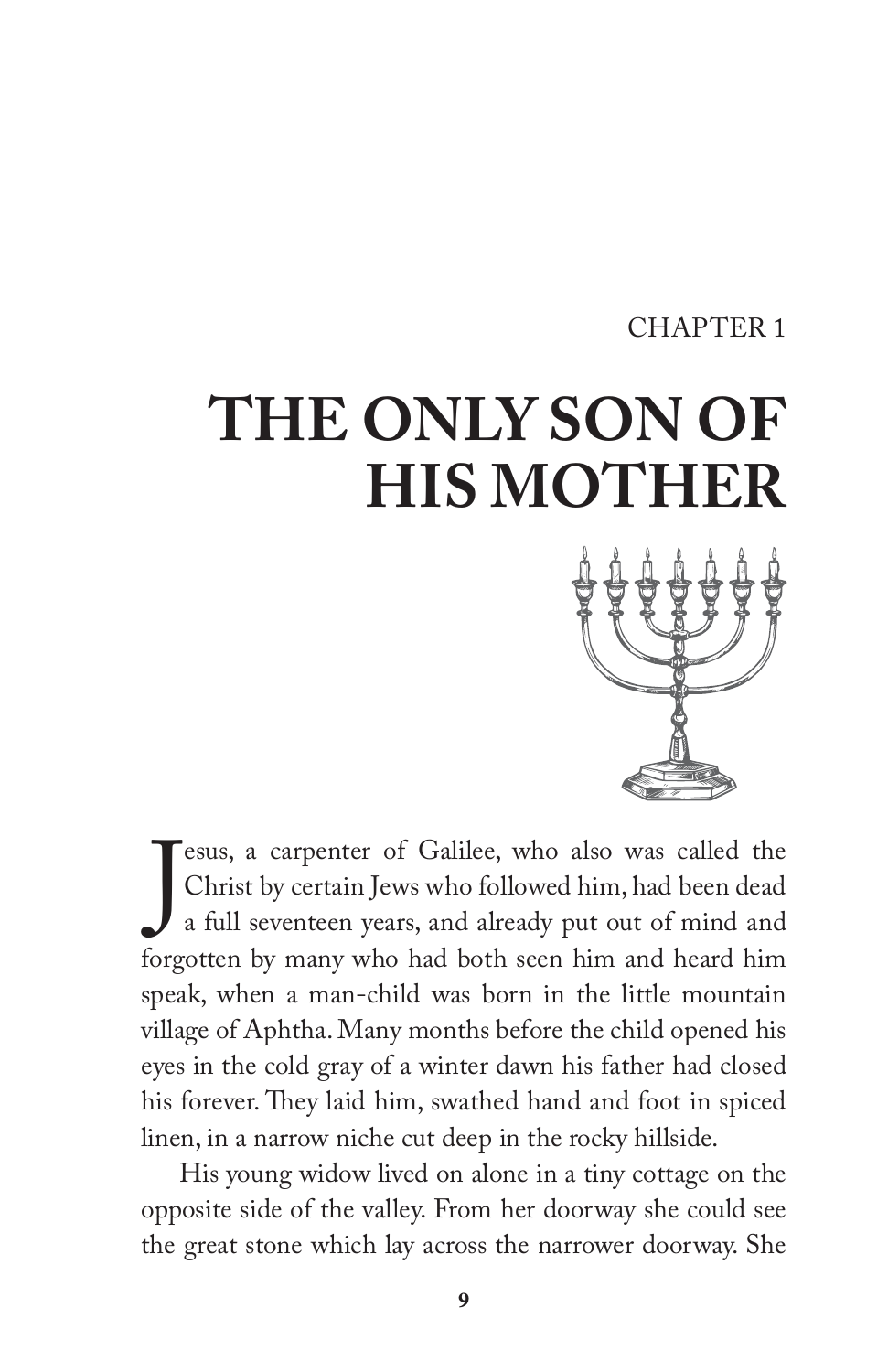thought in those days that if she also might dwell in that other house from whose doorway one never passed out-she would be content, quite still and content. Later she remembered the child.

When she looked upon the fatherless one she said, "He shall be called Phannias."

The child's first conscious memory was that of the face of his mother, dark with passionate sorrow, shining with love, solemnly beautiful as a storm cloud, rent with lightning yet touched with the clear light of the sun. As he gazed into this face, whereon love and sorrow were so wondrously blended, thoughts began to grow within him. His eyes answered her eyes. After a time he came to understand the words which fell from her lips; but he made no haste to use his own tongue. Long after the little head, running over with curls of midnight blackness, came to be seen here and there about the house and garden, he was still silent.

The neighbors were not slow to observe this. "The child has a mute devil," they whispered among themselves, and made ostentatious room for the widow when she came to the fountain, the child perched upon her shoulder, or later, clinging shyly to the folds of her robe.

Rachel, wrapped in the impervious garment of her sorrow, paid no heed to either looks or whispers, returning the reluctant salutations that greeted her appearance with dropped lids and the formal "Peace be with you." She had come to Aphtha a bride and a stranger; widowed within the month of her arrival, she was a stranger still. Her nature, rich, generous, abundant, a bright river of gladness, had on a sudden plunged into black silent depths, to emerge no more save in one sparkling fountain. Henceforth she lived for her child alone.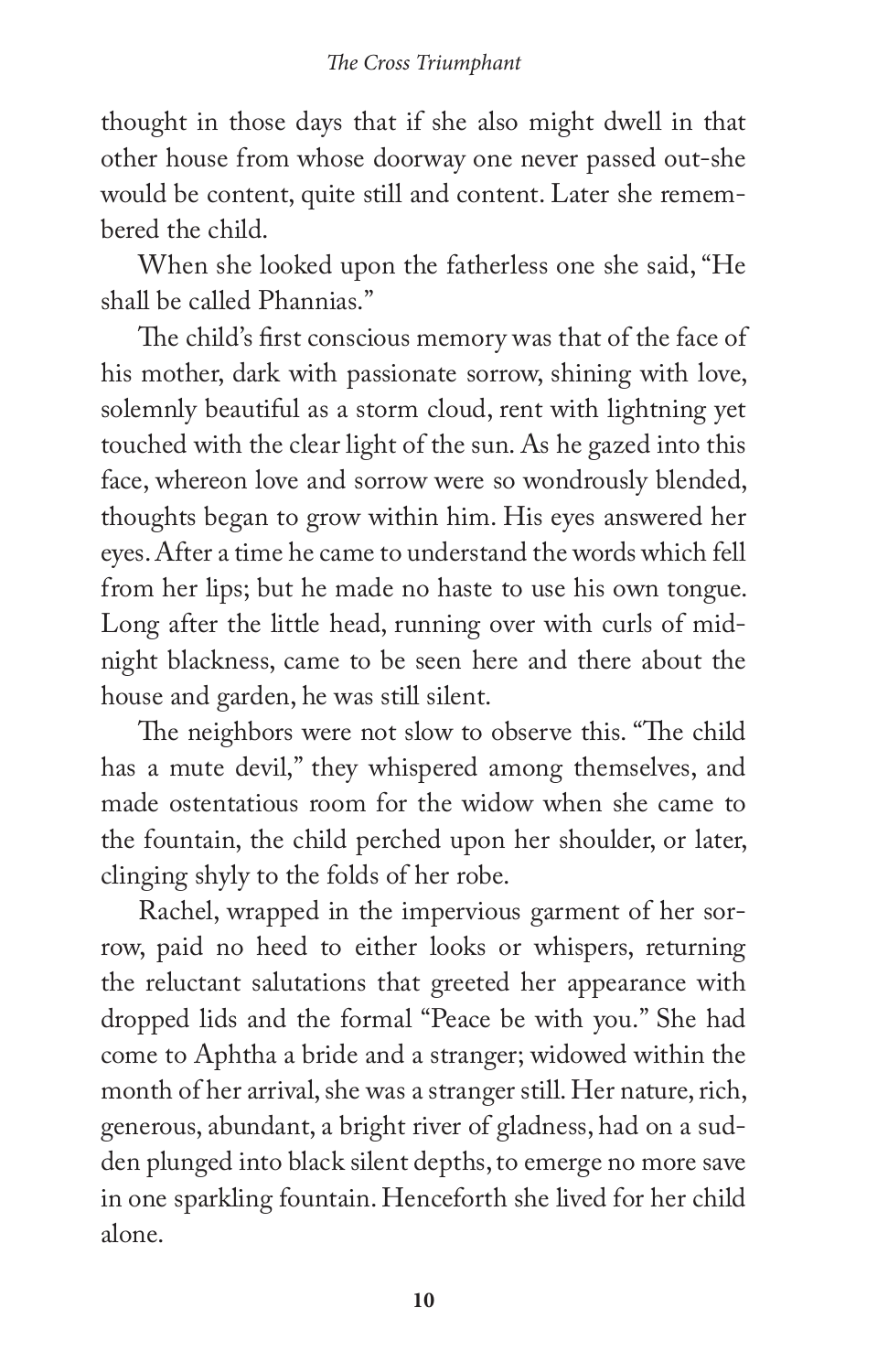Phannias dimly comprehended this before he spoke. He also understood that he himself was not like the other children, who noisily laughed and cried, played and quarreled about the village streets. For himself he seldom either smiled or wept, nevertheless he was happy as an angel. The garden, with its terraced steps, whereon the vine was wedded to the olive with eastern thrift and beauty; the luxuriant tangle of almond and oleander, whose blossoming branches wrapped the low-walled cottage in a bower of fragrant silence; the stream twinkling pleasantly over its smooth round pebbles; tall lilies, pouring forth odorous secrets at dawn and at twilight; pigeons circling in blue air like nearer clouds; bird voices loud and jubilant with the new day, or drowsily sweet and tender in the purple evenings-all these and others innumerable, changing from wonder to wonder with the changing seasons, made of the child's narrow world no less than heaven. In this heaven his mother reigned supreme; of all things beautiful, lovely and adorable, she was to the child the most beautiful, the most lovely, the most to be adored.

When Phannias was three years old his mother told him of God. He had already learned to pray, as the bird learns to sing. The nestling listens to the song of its mother and twitters its joy aloud; so Phannias babbled sweetly to his mother's eyes words which she taught him evening by evening. But one day a new thought came to him, and with the thought a question. "Who is God, my mother?"

Rachel trembled—angels also tremble when they teach a white soul of God. "God is the holy, invisible One who made the whole earth," she said slowly. "He made all things that you see, child,—thyself also. Thou must love and adore him."

"Did he make you?"

"Yes, truly, he made me."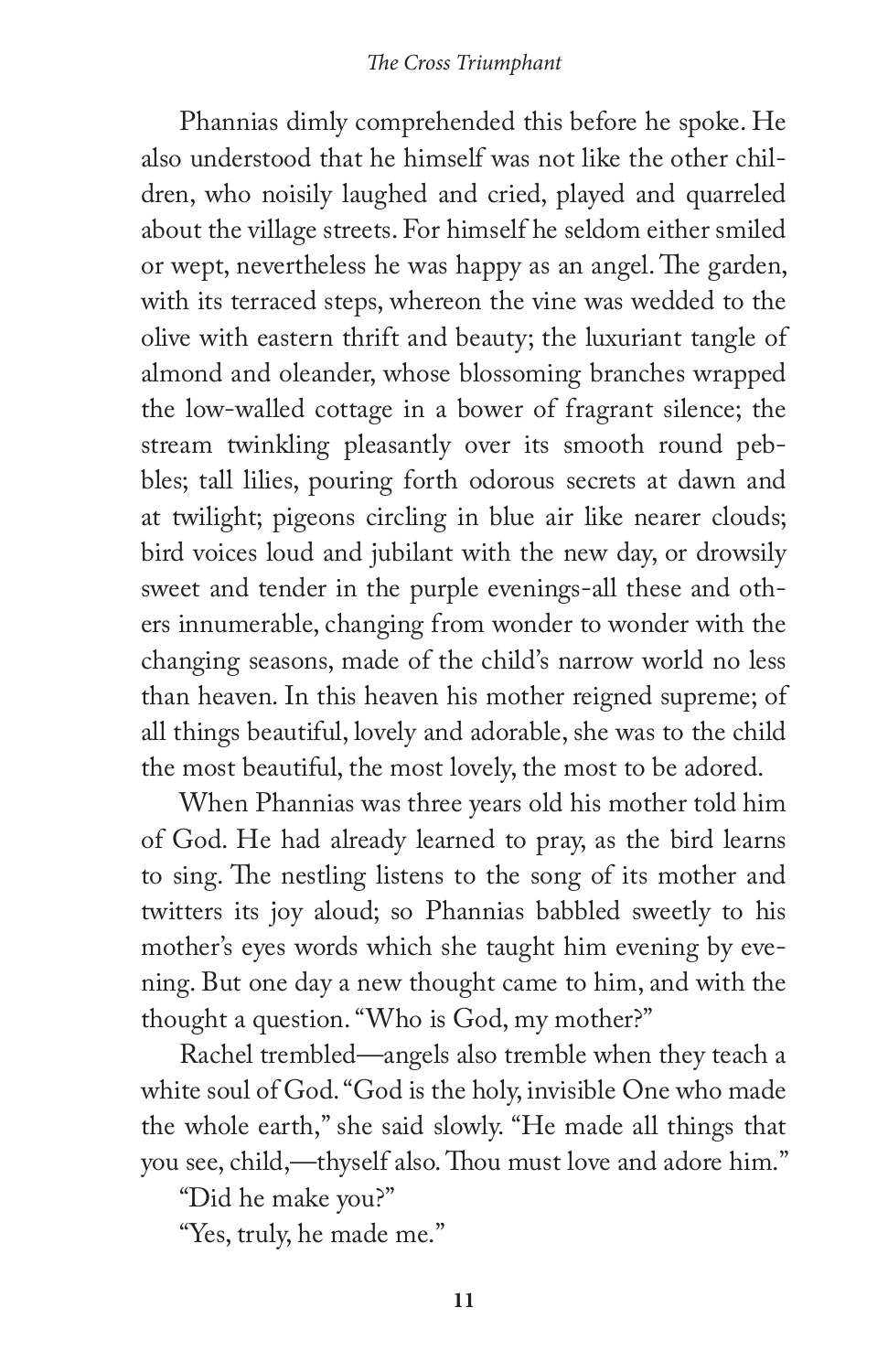"Then I will love him, for I love you."

To love the maker of his mother, of the stars and the lilies, was not difficult; it was indeed quite as easy and inevitable as breathing. The child breathed and loved, and was happy for a whole year; then his mother told him of the Law. He quickly learned that the Law was far more difficult to understand than God. The Law had made nothing pleasant or beautiful. The Law did not love him, yet it required of him many things, some of them strange and hard to understand.

In the joyous days of the grape harvest, when all the other children of the village frolicked in the vineyards from dawn until evening, their hands and faces stained purple with the luscious juices of the fruit, Phannias stood sad and silent beside the door of his mother's cottage. The Law forbade him to touch, much less taste, a single berry of all the tempting clusters ripening fragrantly in the warm shadows of the vines.

"Did the Law make the vines, my mother?" he asked, leaning his round cheeks in his palms, and staring wistfully at the heaped-up clusters of red, purple and white which the young men and maidens were carrying with shouts of happy laughter to the vintage.

"No, my son," answered Rachel, smiling into the questioning dark eyes upturned to hers." God made the vines; the fruit also is good and pleasant. But you have been consecrated unto God as a holy Nazarite, as I have already told you many times. You will be beloved of God, as was Samuel, the prophet; the angels also will love you."

Phannias had learned from his mother's lips many wonderful stories concerning the unseen God, and his dealings with men and women long since vanished from off the earth. She was accustomed to read these tales from a scroll, which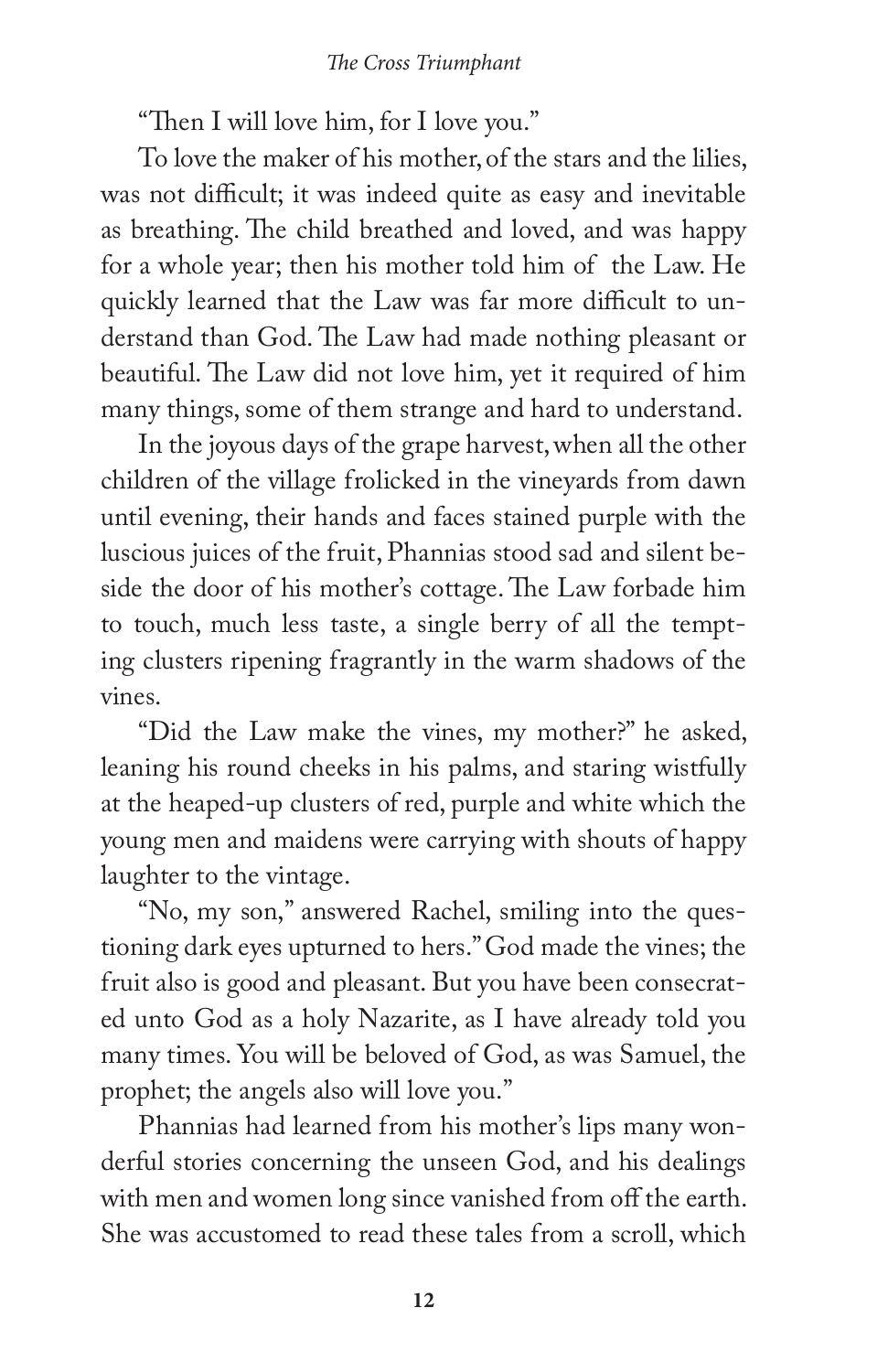was kept between whiles in a box of fragrant wood. This scroll had once belonged to his father, she told him; it would one day be his. The child regarded it with awe, the spicy odor of the parchment unfolding strange meanings beyond the tales of love and hate, obedience and rebellion, mercy and terrible retribution, which his mother recited in her low, passionate voice.

As for the story of Samuel, the prophet, he knew it by heart; nor was he ignorant of the vow which bound him. The Nazarite must abstain from three things: the fruit of the vine, either fresh or dried, in old wine and new; vinegar also, and the pleasant molasses made of grapes which the children ate upon their bread in the cold days of winter. He must refrain from cutting the hair of his head. He must avoid contact with things dead.

Grapes were undoubtedly beautiful to look upon, and the fragrance of the new wine was sweet as it was borne past on the slow, creaking ox-carts; but there were also compensations.

"Shall I live in the temple, as did Samuel?" he asked, after a short period of reflection; "and will God speak to me in the night-time?"

Rachel regarded her child in silence. No angel could be more pure and beautiful, she thought, with an exultant swelling at heart. She remembered her vow, the vow of Hannah, the mother of Samuel, a vow made in bitterness of soul and with strong crying in the first days of her desolation : "If you will look upon the affliction of Your handmaid, O Lord of Hosts, and will give unto Your handmaid a man-child, then will I give him unto the Lord all the days of his life, and there shall no razor come upon his head."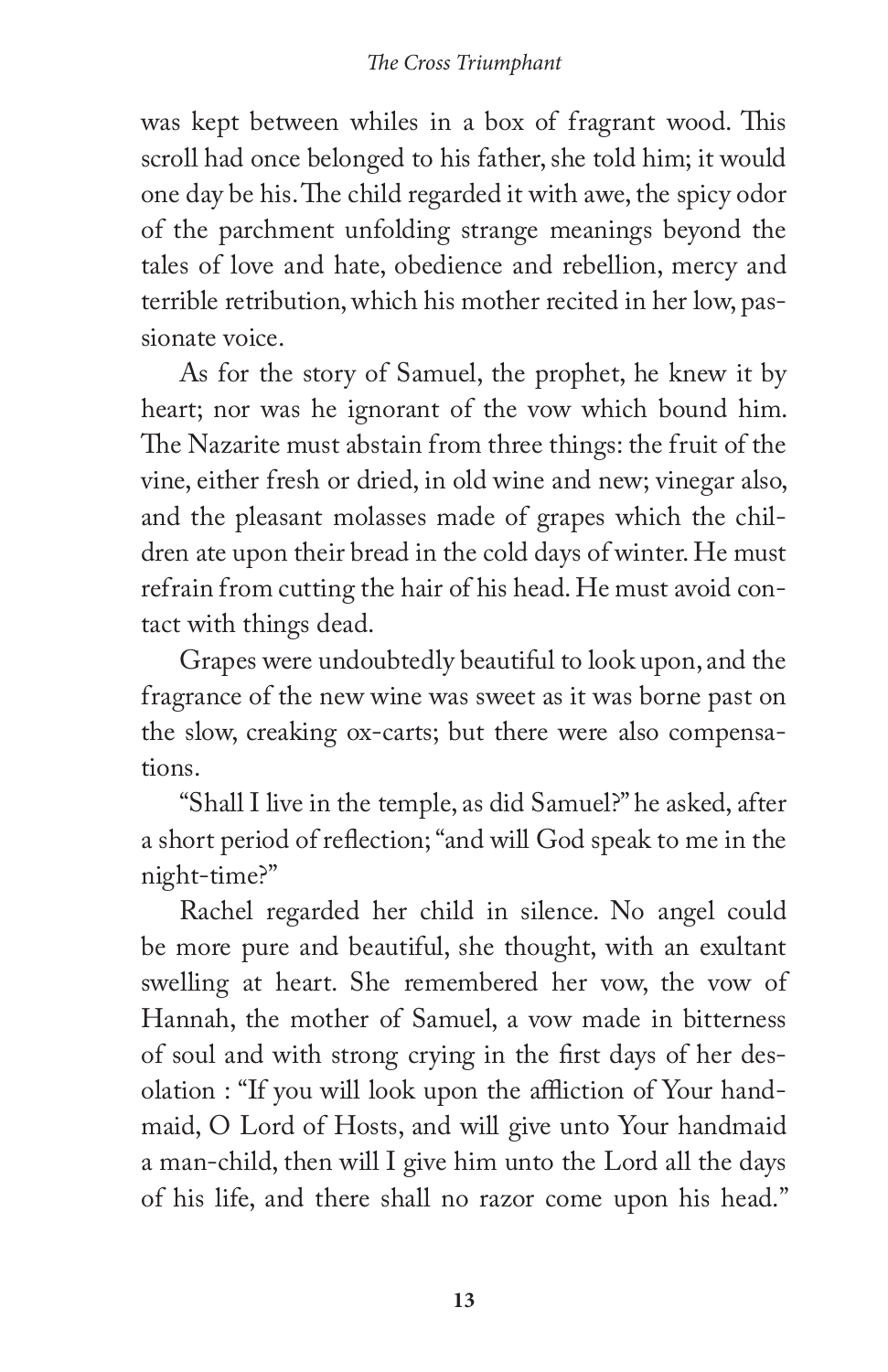"My Phannias," she said slowly, "you shall indeed dwell in the temple; and God will speak to you."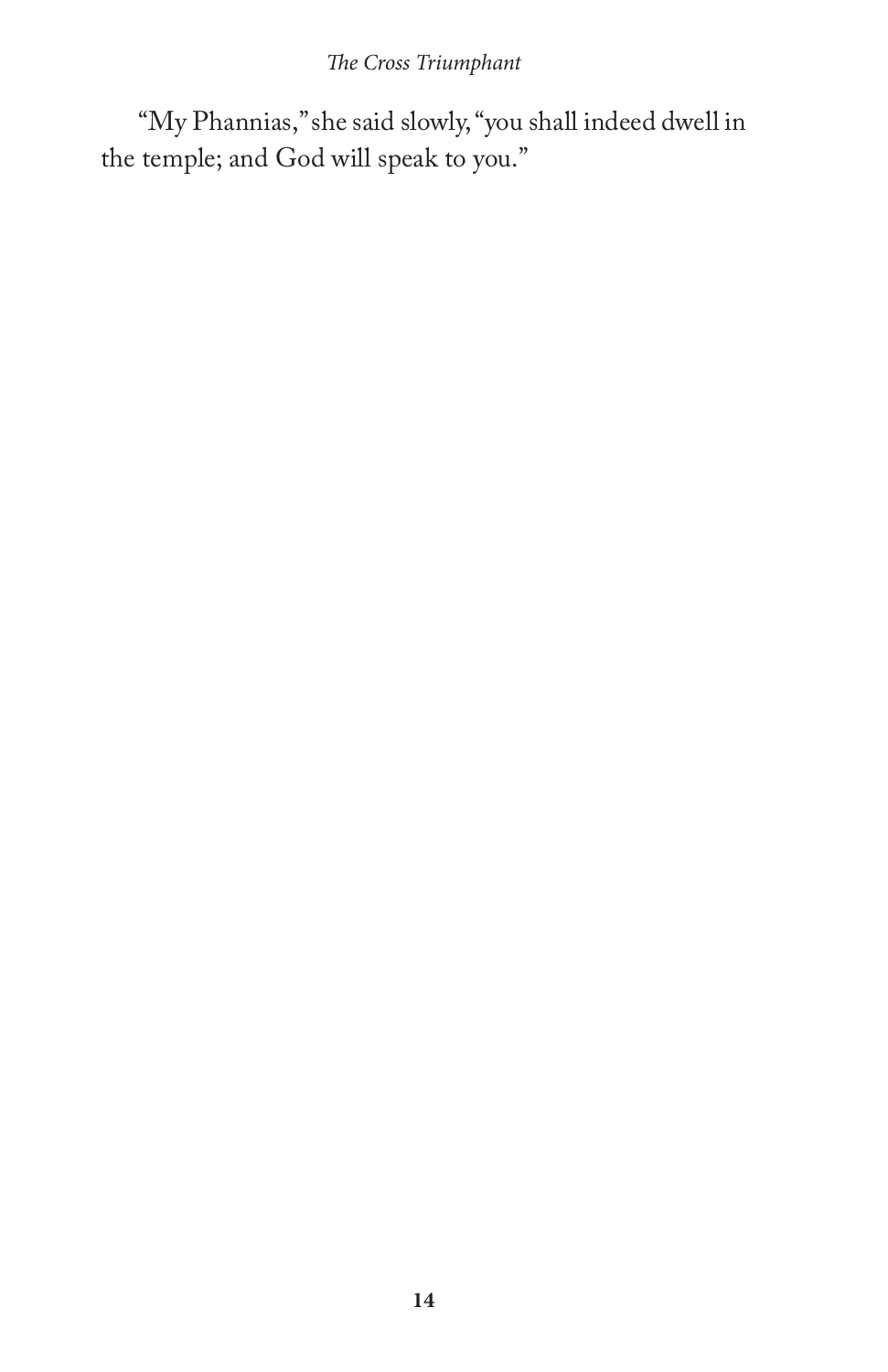#### CHAPTER 2

# **THE MAKING OF A RABBI**

S Phannias grew older the thing called The Law waxed increasingly insistent; it entered into every moment of his waking life, filling his ears with a never-ending clamor of "thou shalts" and "thou shalt nots." waxed increasingly insistent; it entered into every moment of his waking life, filling his ears with a Thus and so must he wash, eat, drink, stand, sit and walk; thus and so must he pray, think, love and hate. The list of forbidden things and of things unlawful and unholy grew and lengthened day by day till it seemed to the bewildered child that the lawful, the holy, the permitted were quite lost sight of and forgotten.

His mother had long ceased to be his only teacher; the ruler of the synagogue and the ten Batlanin,—or men of lei-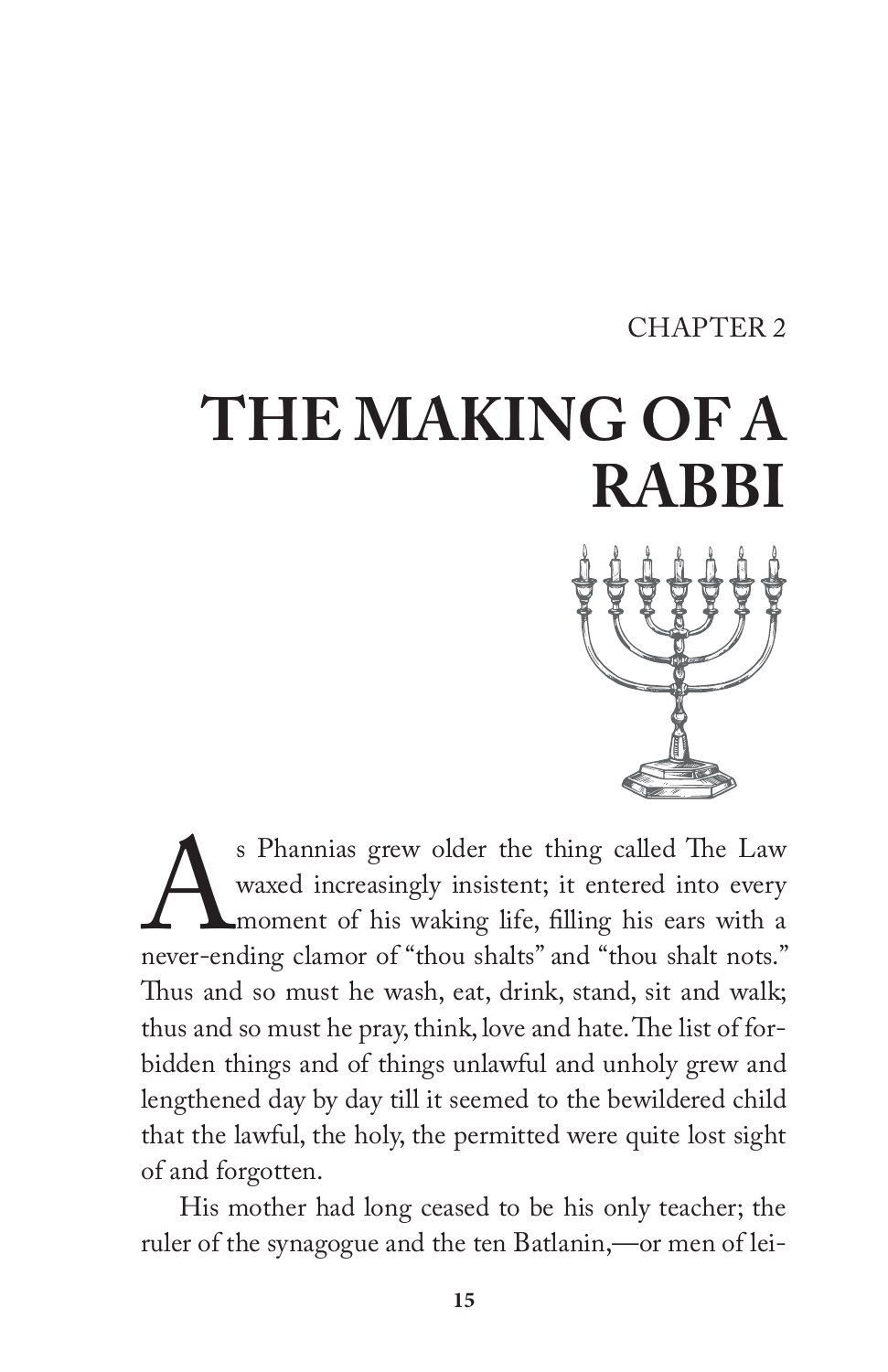sure who constituted the legal congregation,—beholding a Nazarite for life growing up in their midst fatherless, had early constituted themselves fathers in Israel to guide his young steps in the slow and difficult path of ceremonial holiness. Day by day these zealous teachers riveted to the child's tender soul heavier and yet heavier lengths of that galling chain of rabbinical laws and precepts which the blind centuries had welded to the ten strong links forged on Sinai.

The child dragged his chain patiently. To be holy, to be beloved of God, appeared to him ever more and more desirable, but alas, ever more difficult and remote. He longed for the time when he should go up to the temple in Jerusalem. Once there, he thought, surrounded by all the beauty and the glory of the house of Jehovah, breathing as it were the very air of heaven, it would be both easy and delightful to please God.

In the satisfied eyes of his mother he grew in grace even as he grew in stature. She was both glad and afraid when Ben Huna, the excellent rabbi who taught the village school, told her that her son possessed a brilliant mind and would one day be a great scholar. To be a scholar meant chiefly to know the law as it was laid down in the Bible and in the holy books of the learned, the Talmud and the Mishna. Already the lad had been taught to thank God that he had not been made a woman. He must also learn that "the mind of woman is weak;" that "blessed is he whose children are sons, but woe to him whose children are daughters;" that "as children and slaves so also is woman, devoid of understanding and wisdom." Therefore while Rachel looked forward with joy to the day when her child should sit among the great rabbins at Jerusalem, she knew right well that the first stones were being laid in an impassable wall which should divide them forever.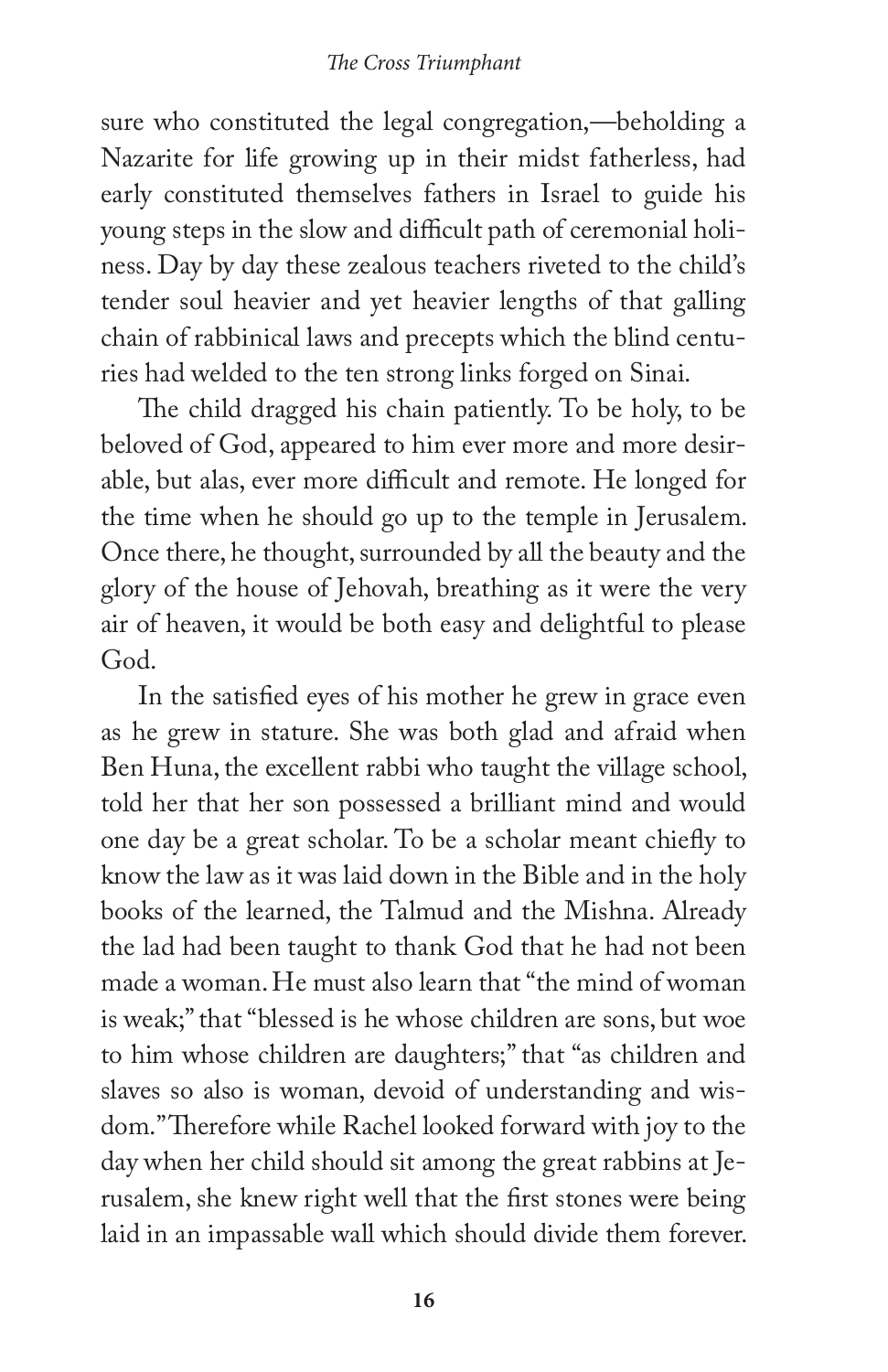In secret Phannias hated both the Talmud and the Mishna, with their endless obscurities, ambiguities, expositions, arguments and illustrations; the distracting babel, as it were, of the myriad voices of half a thousand years. But he found in the Bible a spring of living water, fresh and delightful, which comforted him in the arid desert of man-made wisdom.

Also, and chiefly, because the lad loved his master, he remained human and sane during this period of his life. The Rabbi Ben Huna was truly a wise man. Not only was he possessed of great learning—a good thing in itself, but of small moment in a world wherein there are only degrees of ignorance—but beyond and above his knowledge of the Bible, the Mishna and the Talmud, he was possessed of a soul of rare gentleness. To Ben Huna a spirit created of God was the most wonderful thing in all the universe. He bowed himself before the meanest pupil who sat in his presence, believing that through each pair of childish eyes looked forth a sacred intelligence, each differing from every other with all the infinite variety of omnipotence. He was therefore never angry or impatient because of apparent dullness or lack of understanding.

If, during the hours devoted to mastering the knottier portions of the law: this wise master observed a drooping of some curly head, or caught a sigh of weariness from one of the smaller or duller children, he would straightway propound some curious riddle, or relate a marvelous legend, which effectually opened every languid eye; whereat the lesson would be resumed and carried to a triumphant finish.

"Truly the children are like the tender plants in our gardens," he would say, with a wise shake of his gray head; " there must be more sunshine than cloud, more pleasant warmth than winter cold to bring them to their fruitage."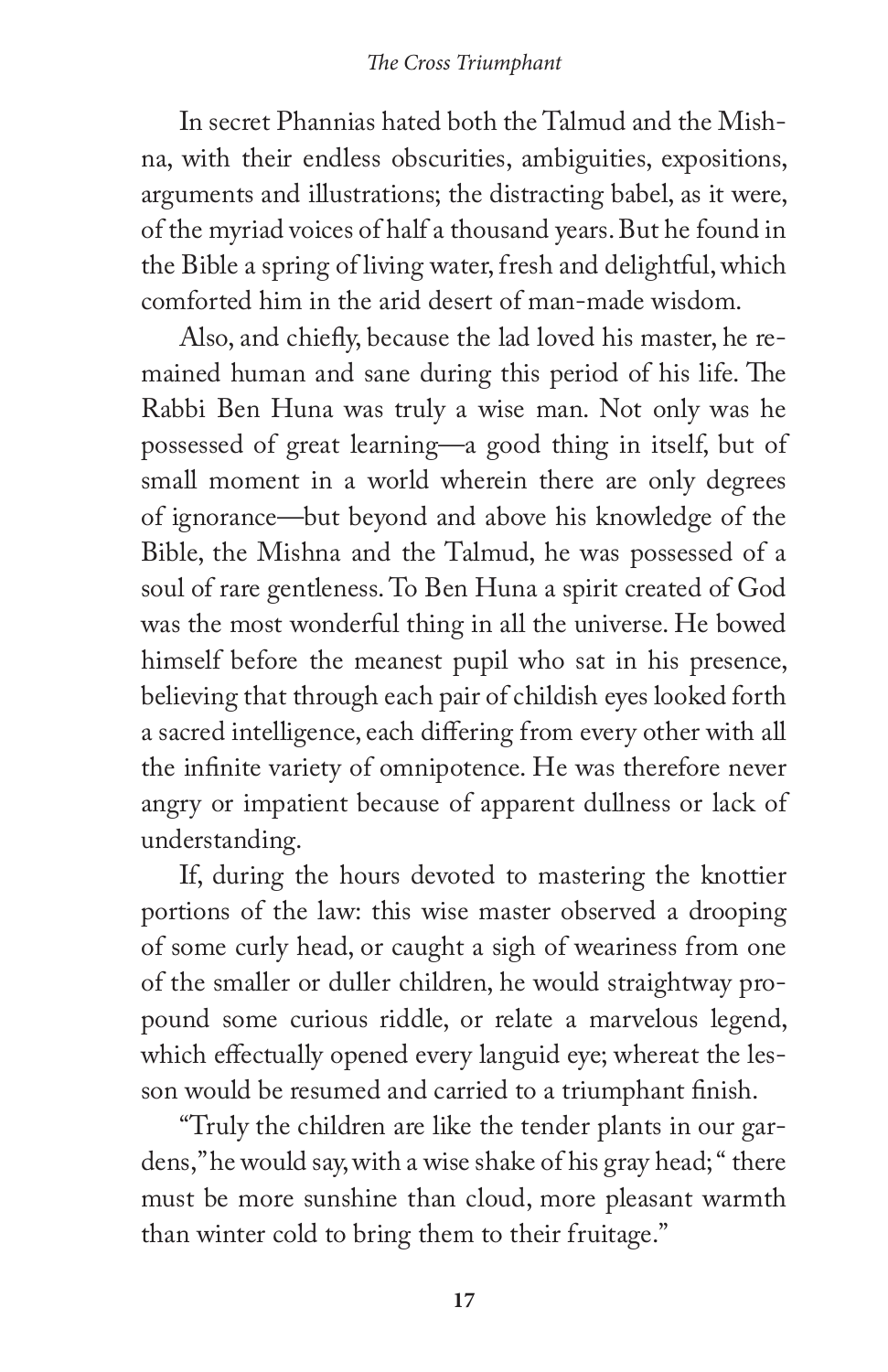As for Phannias, he came in time to understand that all created things were under the law; that The Law was, in a word, El Shaddai, the Almighty. Ben Huna bade the children observe the mother bird, that throbbing bit of fire and air, fettered to her narrow nest through the long hours and days of incubation. He pointed out to them the eager labors of the bee, the unflagging industry of the ant, the patient unfolding of leaf and stalk of every smallest seed hid in the broad bosom of the fields. He made plain how that in all the realm of nature, from the humblest blossom of earth to the brightest star of heaven, there was nothing purposeless, nothing idle, nothing lawless.

He also set forth at length that the Law was a great wall and bulwark, whereby Israel was blessedly set apart in the green pastures of the Creator's love and favor; dwelling learnedly on the fact that of the six hundred and thirteen laws of the Mosaic code, the two hundred and forty-eight "thou shalts" corresponded wondrously to the two hundred and forty-eight members of the human body; and that the number of the negative precepts, the "thou shalt nots," beautifully equaled the three hundred and sixty five days of the solar year. Hence, if on each day each member of the body should keep one of the affirmative precepts, and abstain from one of the things forbidden, unholy and unclean, the whole law would be safely accomplished within the circle of the year.

"Surely not a difficult thing for God to require of us, my children," he would conclude, with a slow wave of his hand about the listening group.

The good rabbi did not neglect to add that if one man could for one day perfectly keep the whole law—not neglecting the smallest jot or tittle—on that blessed day the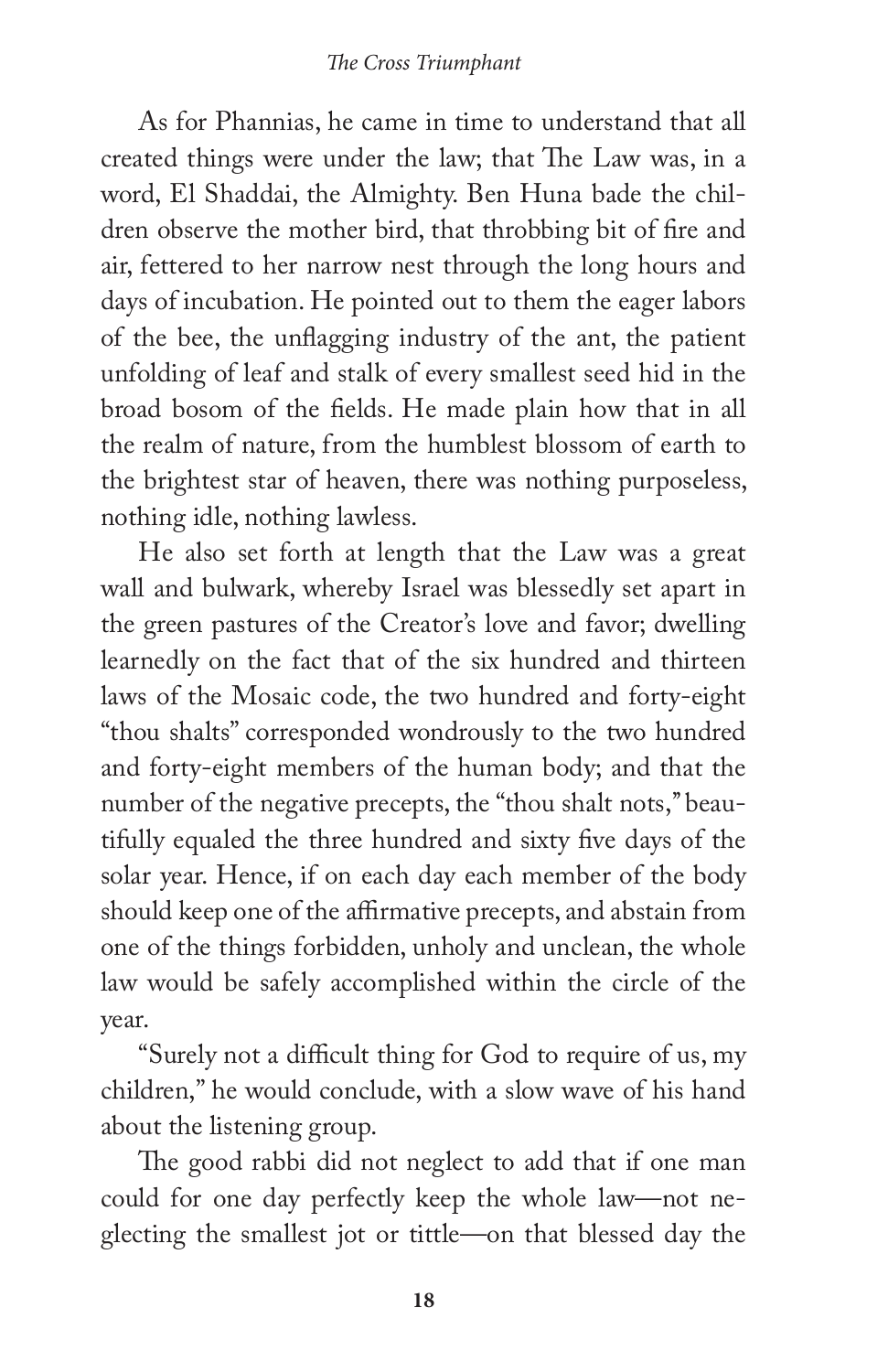Messiah, the anointed of Jehovah, the glorious redeemer of Israel from suffering and bondage, would surely come. Indeed, Ben Huna began and ended every homily with tales of this long-awaited Messiah and his kingdom. Some of these tales were exceeding strange, some beautiful, others marvelous beyond belief.

The children straightened their small shoulders valiantly, like mighty men of war, when their gentle master told them how the King Messiah would gird himself with a sword forged of the lightning and go forth against his enemies, attended by the conquering hosts of Israel, overthrowing walled cities and slaying the armies of the foe, with the chief captains and princes and warriors thereof, till the garments of the Anointed One were dyed purple, like to the skins of grapes; while the mountains around Jerusalem poured down rivers of iniquitous Gentile blood.

In the jubilant days of the vintage he related the old rabbinic legend of how, when Messiah's kingdom should be established upon earth, all trees and vines would be laden every month the whole year round, and that with fruit the like of which the earth had never yet produced. In those days a single grape would load a wagon or a ship, so that the wine press and the labor thereof would be no more required; men would draw the sparkling new wine from one of these glorious fruits as from a cask.

In the time of the barley harvest he repeated the prophetic words of the sacred poet, David:

*"There shall be an handful of corn in the earth upon the top of the mountains; The fruit thereof shall shake like Lebanon!"*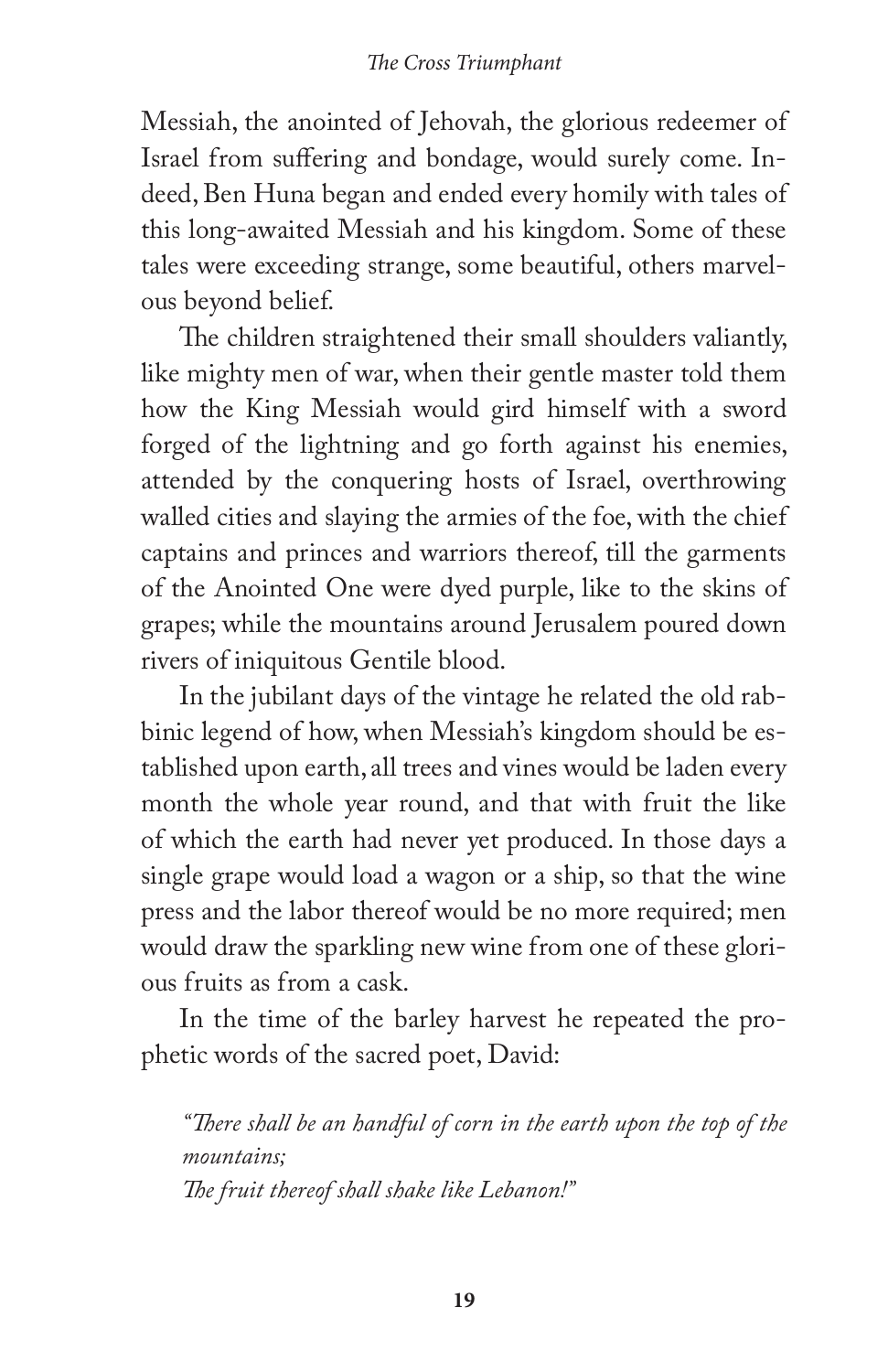This corn—a single grain of which would be greater than a man's clenched fist—would not, he assured them, be reaped with the sickle and beaten out with the hard labor of the flail, as they now beheld it; for God would send a mighty wind from his chambers which would blow down the white flour into the vessels made ready to receive it.

As for Jerusalem, the holy city, the desire of nations, the joy of the whole earth, the chosen of Jehovah, "In the days to come," he declared, "Jerusalem will be the centre of Messiah's kingdom. It will be so great that its walls will reach even to the gates of Damascus. Its palaces and dwellings will be more lofty than high towers, piercing even to the distant clouds, and shining splendidly by night with a light beyond the light of the sun. Its gates will be builded of pearls and of stones exceeding precious; thirty ells long will they be, and as broad. The mountains, moreover, round about the city will abound in gold and silver and jewels of price, and every child of Israel may take of them as he will."

All of these tales and legends, gleaned from the writings of the ancients, did the good Ben Huna relate to his pupils; but best of all he loved to break forth with the inspired cry of Isaiah: "Look upon Zion, the city of our solemnities! Thine eyes shall see Jerusalem a quiet habitation, a tabernacle that shall not be taken down; not one of the stakes thereof shall be removed, neither shall any of the cords thereof be broken. But there the glorious Lord will be unto us a place of broad rivers and streams, whereon shall go no galley with oars, neither shall gallant ship pass thereon. For the Lord is our judge, the Lord is our lawgiver, the Lord is our king; he will save us.—And the inhabitant shall not say, I am sick. The people that dwell therein shall be forgiven their iniquity!"

Then all the children would be very quiet, their round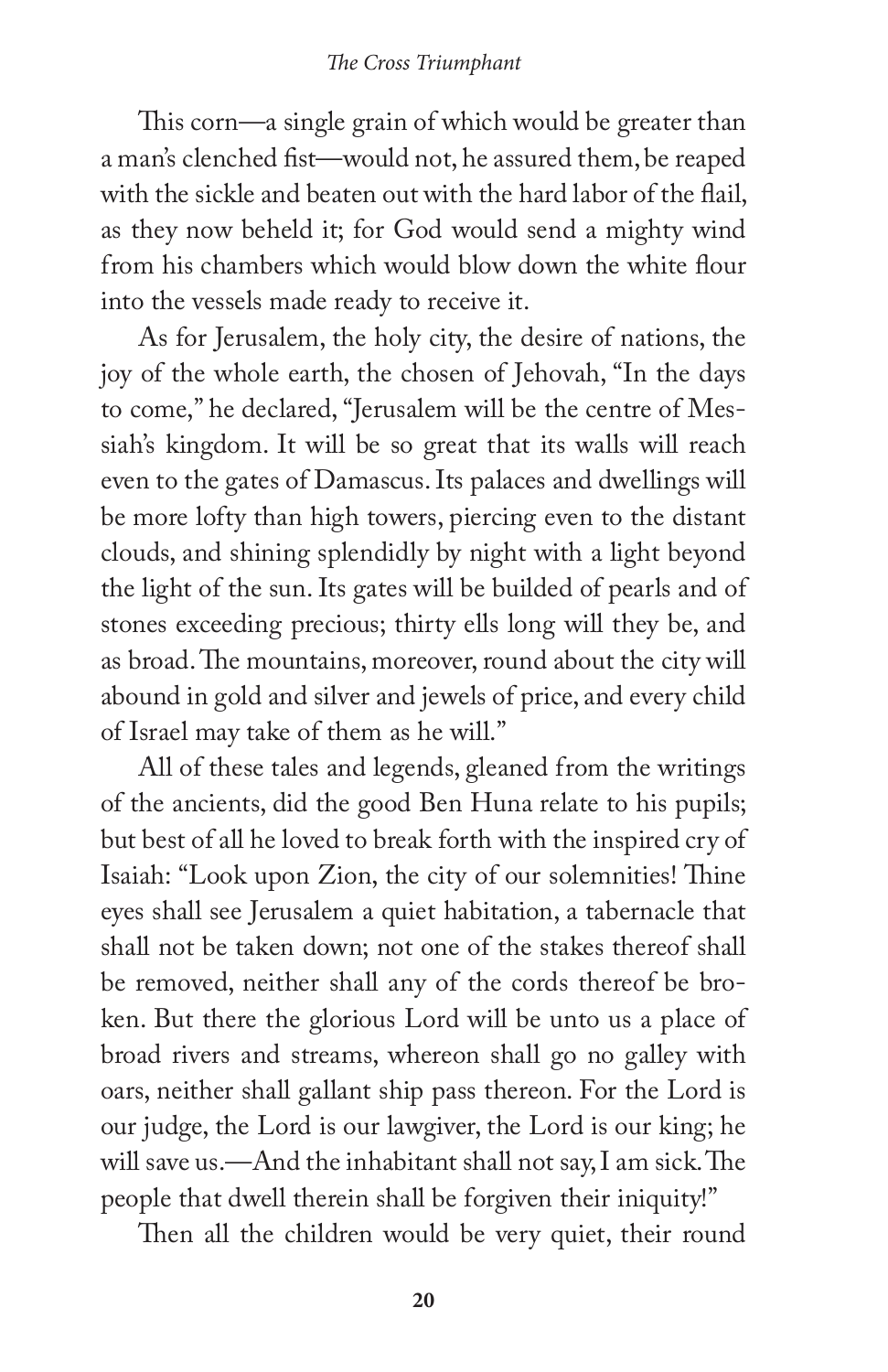eyes fixed in reverent silence upon the face of their master. At such times he seemed to them no less than a prophet.

On one of these occasions Phannias, bolder than his fellows, ventured to pluck Ben Huna by the sleeve as he mused with bent head. "Tell me, my master, will the king Messiah come on a sudden from out the heavens, clothed with purple and girt with the lightning?"

"Not so, my son," said Ben Huna gravely. " How is it that you have forgotten the word of the sure prophecy of Jehovah, 'Behold the days come, saith the Lord, that I will raise unto David a righteous branch, and a king shall reign and prosper, and shall execute judgment and justice in the earth.' Also it is written that the prince shall appear in the town of Bethlehem, situate not ten furlongs distant. Hear now the word of the prophet Micah: 'But thou, Bethlehem, though thou be little among the thousands of Judah, yet out of thee shall he come forth unto me that is to be ruler in Israel; whose goings forth have been from of old, from everlasting.'"

The children, one and all, knew this right well; they had heard it from their cradles, and no less than their elders they thought and talked and dreamed of the wonderful holy prince, whose coming heralded all imaginable delights.

Phannias was silent, but his dark eyes, fixed full upon his master's face, were both eager and questioning. Ben Huna observed this. "Do you also have another question, my son?" he asked, with a benignant smile.

"I would tell you one thing," said the boy modestly, "that befell me yesterday."

" Say on, my son."

"At the sixth hour," continued the lad, "it happened that my mother sent me to Jabez, the innkeeper in Bethlehem, to fetch oil which she had bought for our lamps. Jabez bade me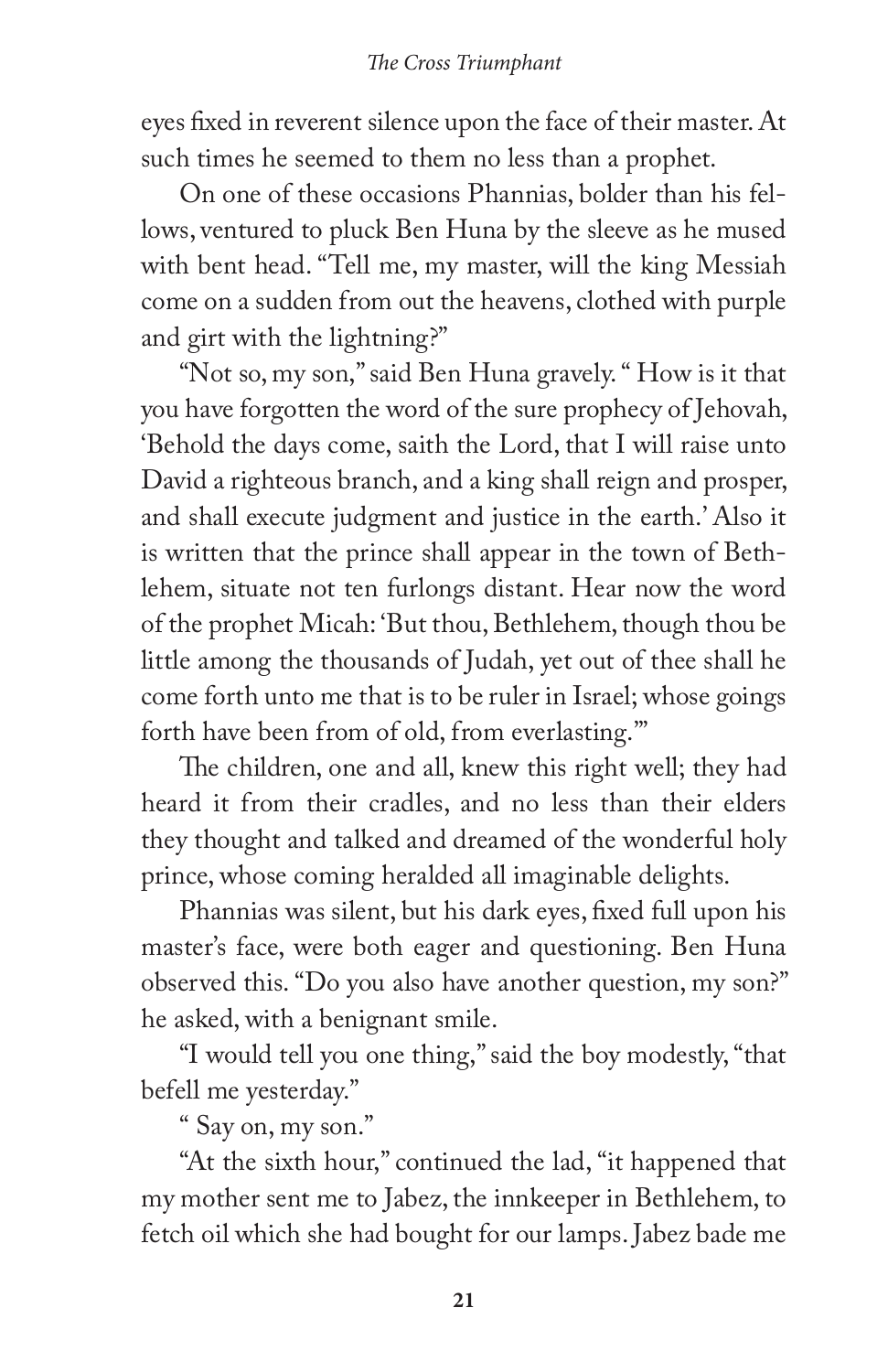rest in the shadow of the khan, and also fetched out to me cakes of fine meal and goat's milk in a wooden bowl."

Ben Huna nodded his head approvingly. He was well pleased at the token of respect shown his favorite pupil,—for whom, in his heart of hearts, he already hoped great things. "The innkeeper is a man of wisdom and discernment," he said, "in that he showeth honor to whom honor will one day be due."

Phannias' dark sensitive face flushed. "He told me a strange story," he said, looking down upon the ground with a troubled air.

The rabbi frowned. " What did he tell you, child?" he said quickly, a note of anxiety in his gentle tones.

"Jabez is an old man," said Phannias, thoughtfully; "perhaps the mists of age have clouded his understanding. This is the story that he told me. Threescore years ago, when all the world was taxed according to the decree of Caesar, every man went up to his own city that he might pay his tribute. To the city of Bethlehem also came a multitude of them that were of the house and lineage of David. 'The inn was full,' said Jabez; 'and my pouch was swollen with coin. It was a good time and a profitable; indeed, for my part I could not regret the taxing, though not a few of the tribute-payers cried out that it was woe and iniquity; also they cursed the Gentile, Tiberias, and his brood of evil-doers, both loud and deep.

"'Towards evening, when, as I have said, the inn was already filled to overflowing, there came a man from Galilee and besought of me a place to eat and sleep. You are welcome, even as my earliest guest, I told him; but what then shall I do? Every stall has already its beast of burden, and as for the sleeping-places, you may look for yourself and see that there is no room for so much as the sole of a man's foot. At this the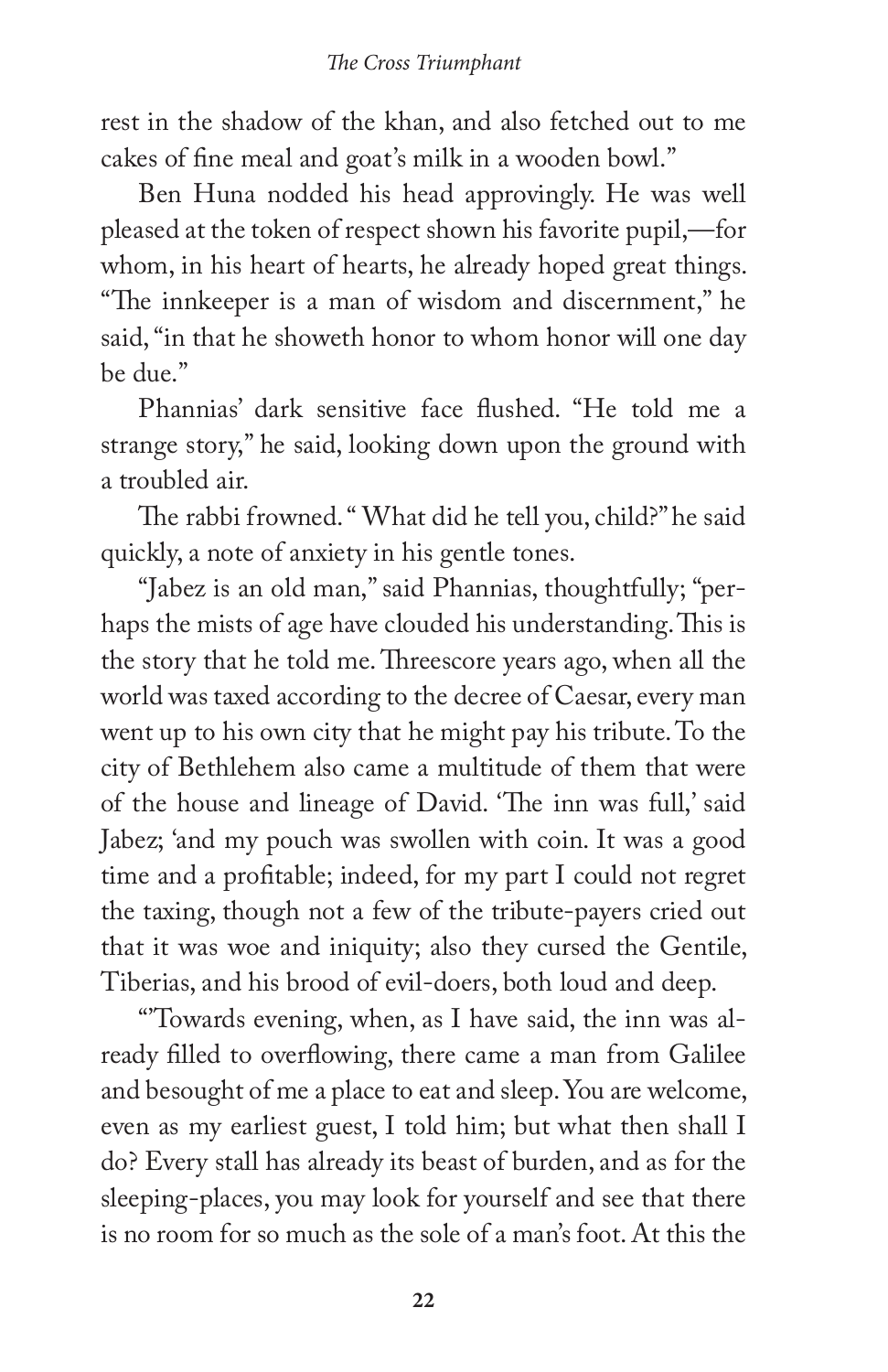stranger was greatly troubled, and said that while for himself he could make shift with his woolen cloak and a pillow of earth, his young wife was ill and must tarry no longer in the chill of the winter night.

"'Come in, I cried, and rest, if you will, in the cave yonder where my oxen are feeding; there will be a roof at least between you and the naked heavens; I will fetch a bundle of straw for the woman. It was a poor place enough, but the man seemed grateful for it. He brought in the woman, a blue-eyed slip of a thing, tottering for very weariness as her husband lifted her across the threshold.'

"Jabez showed me the place "—and Phannias dropped his voice almost to a whisper—" a stall hollowed out in the hillside!"

"Go on with your tale;'' said Ben Huna, sternly; "I will hear it as he told you."

Phannias fixed his great black eyes on his master's face with manifest amazement. "I have told you the tale even as he told me, my master," he said. Then he went on slowly, as if careful to remember every smallest word. "The innkeeper tarried before the gate that he might guard those within, but about the fifth hour of the night he laid himself down upon a truss of straw and, being very weary, soon fell sound asleep. How long he slept he knew not, but he was suddenly awakened by a sound of loud knocking at the door, and voices calling to him to open.

"At first he would not, saying that the inn was full and the door fast, according to the law. But looking out from the postern and seeing, among them that tarried before the gate, certain honest shepherds of his acquaintance, he opened.

"'Peace be unto thee, thou son of Abraham, and peace be to this house!' cried the chief shepherd; and by the light of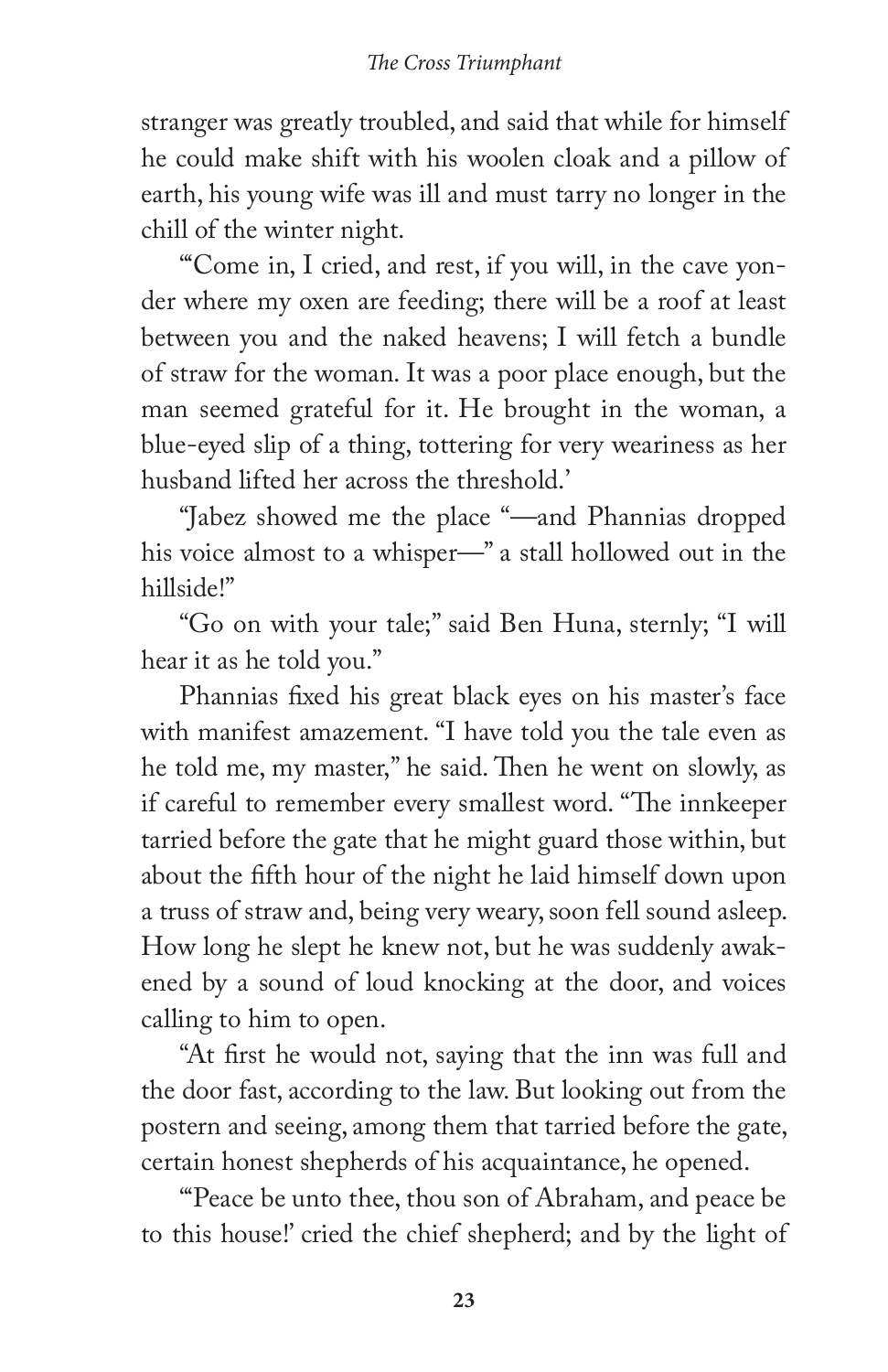the torch which he carried the innkeeper saw that the man trembled like one who was afraid, yet his face shone with a strange joy. 'Show us the holy babe, I beseech you, that we may worship him; for verily He is come that was promised!'

"Whereat the innkeeper was astonished. 'There is no babe,' he said; 'Jehovah help you, man, you are distracted with wine!'

"But they insisted, saying that as they watched their flocks on the hillside, a great light shone about them, and in the midst of the light appeared a mighty angel, who declared to them that the Christ was born."

Ben Huna laid an authoritative hand on the child's shoulder. He perceived that the youthful Nazarite was trembling with excitement. "I will finish the tale, my son," he said gravely. "The son of Eliphaz has strangely forgotten the wisdom which his years should have taught him, else he would not have told you this thing. The time is not yet for teaching you the false, the evil, the accursed. Woe is me, that one so guiltless must needs learn anything of the guilty! But know this much, that while Israel has waited patiently for her Deliverer through the slow ages, many false prophets have appeared yea, and shall appear till the promised day of blessing.

The babe which was born in the khan yonder grew to be a man, dwelling quietly enough in the Galilean village of Nazareth, where both he and his father followed the honest trade of carpenter. During these years it is said of him that he observed the law and dwelt blameless among his fellows. Then on a sudden a mad hermit arose out of the desert, one John, called also of the people the Baptist, because he would have no other followers save those who consented to be plunged by him into some stream or river—a thing not enjoined by the law of Moses. This man proclaimed himself the prophet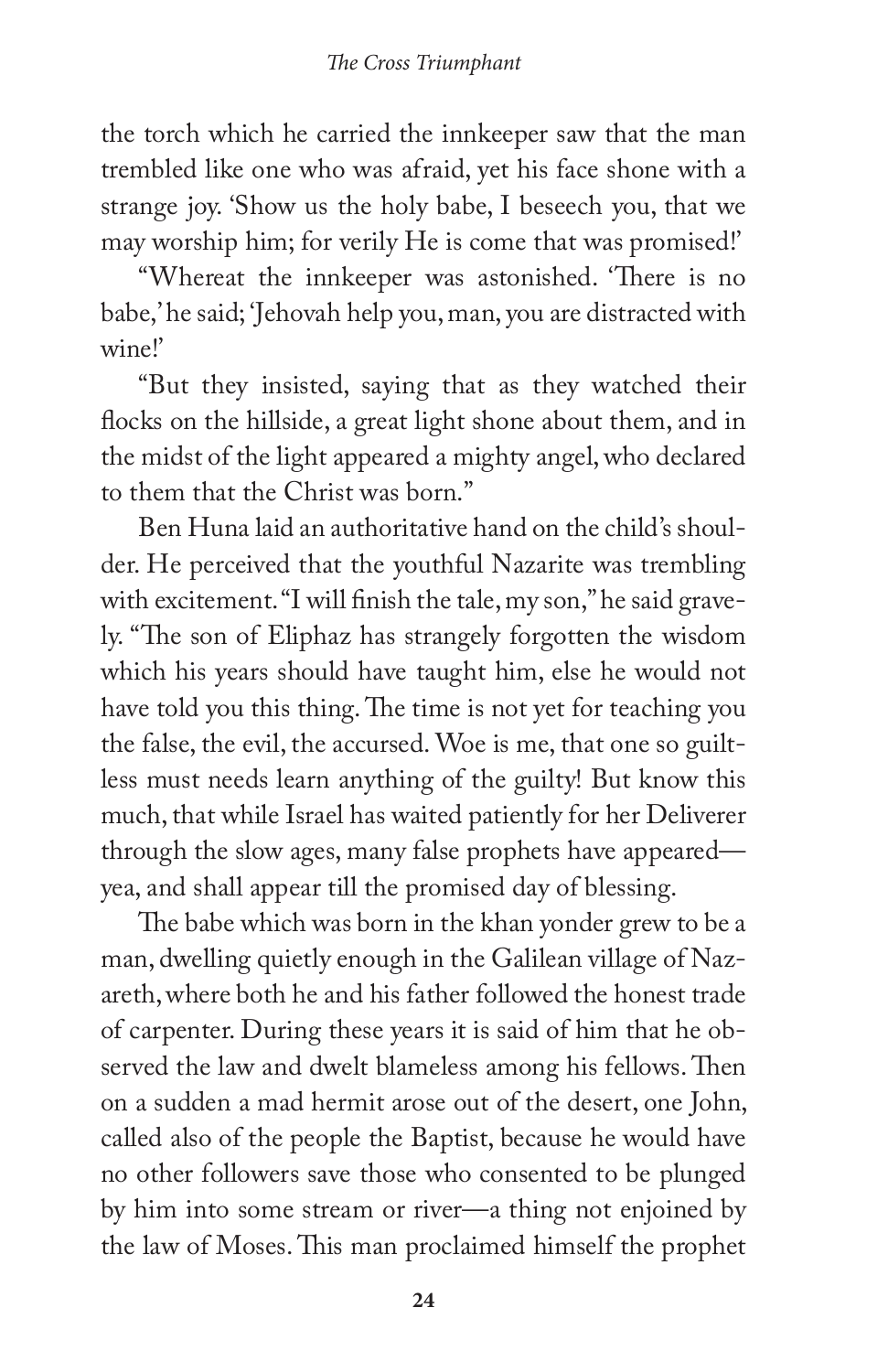of the Messiah; much people followed him, and there was a great stir of the excitable rabble through all the land. In the midst of the tumult the carpenter, Jesus Ben Joseph—who also was of near kin to the Baptist—laid down his tools, and, taking to himself certain ignorant and unlearned fishermen of Galilee, began to go about the provinces, haranguing the people and cunningly working pretended marvels among the superstitious folk of the country-side.

"At the first the learned paid little heed to either the sayings or doings of the Galilean, but when it came to the ears of the council at Jerusalem that he taught the people to despise the customs, declaring that he had come to fulfill the law and the prophets, it seemed wise to look to the matter. I was a young man in those days and tarried in the schools of the rabbis at Jerusalem." Ben Huna paused abruptly and arose to his feet. "The hour grows late," he said. "Go your ways, my lambs, lest your parents chide me for a careless shepherd."

In truth, the good rabbi was not minded to relate the undeniably strange facts in this history of the man of Galilee to these wide-eyed listeners of his, without time for due thought and reflection. He knew also that there would be questions to answer.

"The words of a teacher," he said within himself, "are like the seed which a man casts into his field ; they must be sifted with jealous care lest a hidden germ of evil be mingled therewith to bear fruit unto destruction. To-morrow I will tell them what befell the carpenter who called himself the Son of Jehovah."

The children, many of whom had already heard the story, ran joyfully away to their play. But Phannias, walking slowly homeward, thought of the dark manger which he had seen in the ancient khan, and of how the gloomy place shone with